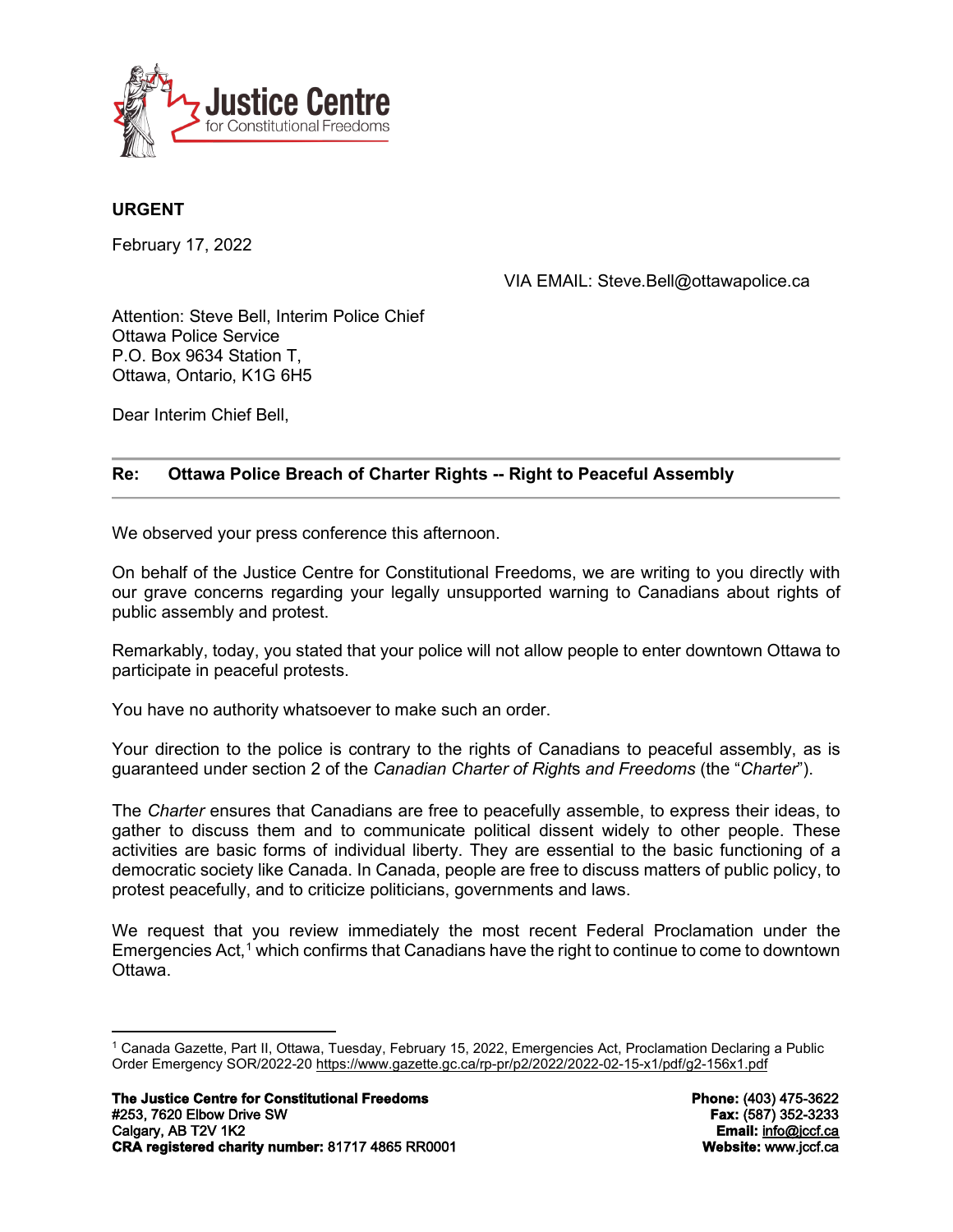The Federal Proclamation issued on Tuesday, February 15 confirms that Canadians of all ages have the right to attend public assemblies and protests in downtown Ottawa. We hereby set out the relevant provisions for your ease of reference:

**(a)** measures to regulate or prohibit any public assembly — **other than lawful advocacy, protest or dissent** — that may reasonably be expected to lead to a breach of the peace, or the travel to, from or within any specified area, to regulate or prohibit the use of specified property… [emphasis added]

Furthermore, the rights of Canadians to continue with their safe and peaceful protest in downtown Ottawa was confirmed by Justice McLean of the Ontario Superior Court as recently as February 16, 2022, in a Court Order which states:

THIS COURT ORDERS that, provided the terms of this Order are complied with, the Defendants and other persons remain at liberty to engage in a peaceful, lawful and safe protest.

We attach a copy of the Court Order of Justice McLean.

The illegal measures you personally announced today, to block Canadians from entering streets in downtown Ottawa near Parliament Hill, are a gross violation of the *Charter*, contrary to the express wording of the February 15 Federal Proclamation, and contrary to the February 16 Court Order of Justice McLean.

You must immediately cease and desist any actions that restrict the peaceful assembly of protestors in downtown Ottawa. Such actions on your part are illegal and infringe Canadians fundamental *Charter* rights. You must immediately correct your gross error and announce that Canadians have the right to come to Ottawa to engage in "lawful advocacy, protest and dissent" as stated by the Federal Government's Proclamation.

Further legal action may be commenced against the Ottawa Police, and against you personally, for highly improper conduct.

We require an immediate response.

Yours truly,

#### **The Justice Centre for Constitutional Freedoms**

**PER:**

Eva Chipiuk, B.Sc., LL.B, LL.M Staff Counsel

cc. Jim Watson, Mayor of Ottawa: Jim.Watson@ottawa.ca Commissioner Thomas Carrique, Ontario Provincial Police: OPP.Commissioners.Of@opp.ca; Assistant Commissioner Jodie Boudreau, Commanding Officer, Ontario: Jodie.Boudreau@rcmp-grc.gc.ca; Superintendent Larry Brookson, Acting Director of the Service: communications@pps-spp.parl.gc.ca.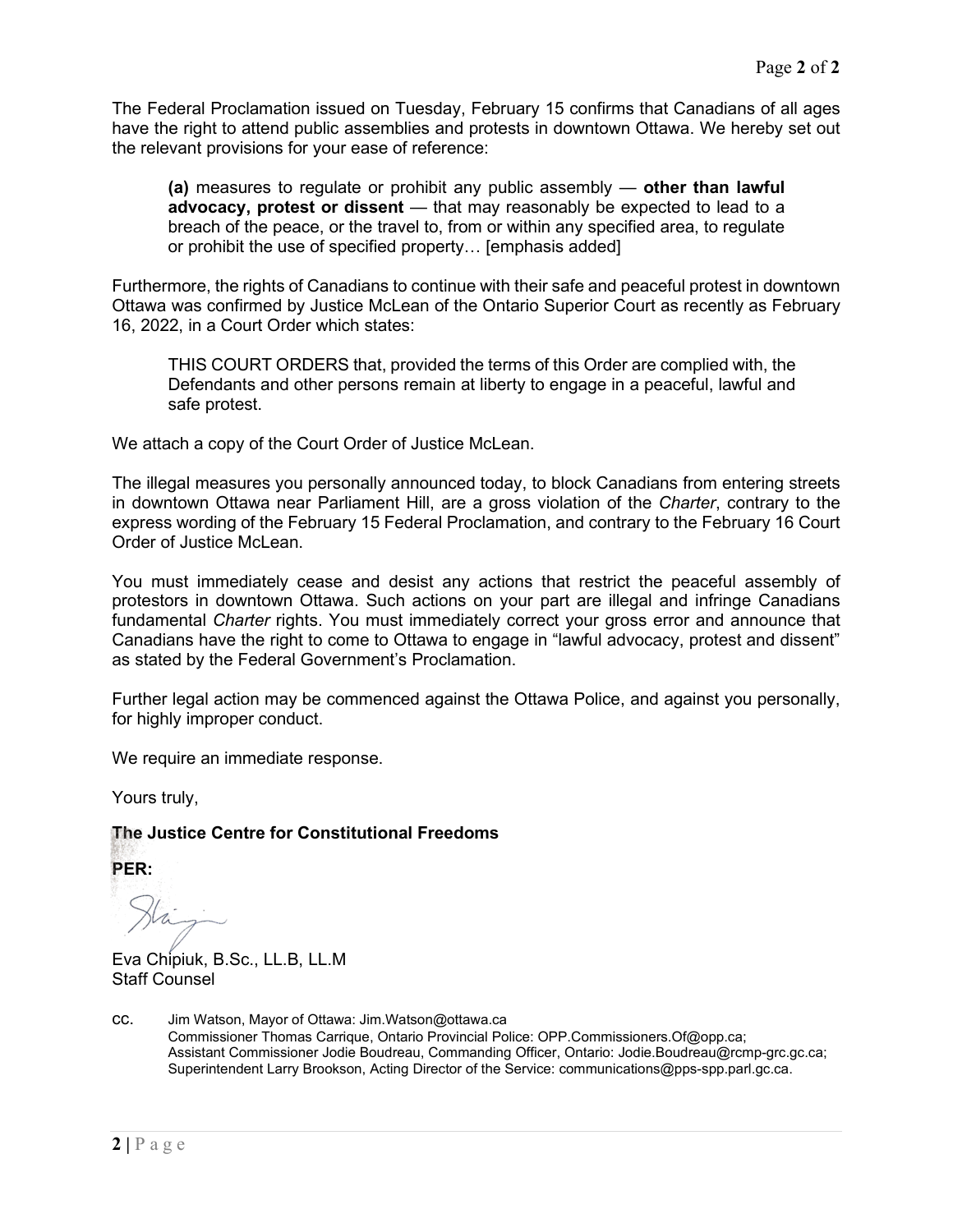Court File No: CV-22-00088514-00CP

## **ONTARIO SUPERIOR COURT OF JUSTICE**

**THE HONOURABLE MR JUSTICE MCLEAN ) WEDNESDAY, THE 16TH DAY**

**) ) OF FEBRUARY, 2022**

B E T W E E N:

#### **ZEXI LI**

Plaintiff/Moving Party

- and -

**CHRIS BARBER, BENJAMIN DICHTER, TAMARA LICH, PATRICK KING and JOHN DOE 1, JOHN DOE 2, JOHN DOE 3, JOHN DOE 4, JOHN DOE 5, JOHN DOE 6, JOHN DOE 7, JOHN DOE 8, JOHN DOE 9, JOHN DOE 10, JOHN DOE 11, JOHN DOE 12, JOHN DOE 13, JOHN DOE 14, JOHN DOE 15, JOHN DOE 16, JOHN DOE 17, JOHN DOE 18, JOHN DOE 19, JOHN DOE 20, JOHN DOE 21, JOHN DOE 22, JOHN DOE 23, JOHN DOE 24, JOHN DOE 25, JOHN DOE 26, JOHN DOE 27, JOHN DOE 28, JOHN DOE 29, JOHN DOE 30, JOHN DOE 31, JOHN DOE 32, JOHN DOE 33, JOHN DOE 34, JOHN DOE 35, JOHN DOE 36, JOHN DOE 37, JOHN DOE 38, JOHN DOE 39, JOHN DOE 40, JOHN DOE 41, JOHN DOE 42, JOHN DOE 43, JOHN DOE 44, JOHN DOE 45, JOHN DOE 46, JOHN DOE 47, JOHN DOE 48, JOHN DOE 49, JOHN DOE 50, JOHN DOE 51, JOHN DOE 52, JOHN DOE 53, JOHN DOE 54, JOHN DOE 55, JOHN DOE 56, JOHN DOE 57, JOHN DOE 58, JOHN DOE 59 and JOHN DOE 60** 

Defendants/Responding Parties

# **ORDER** \_\_\_\_\_\_\_\_\_\_\_\_\_\_\_\_\_\_\_\_\_\_\_\_\_\_\_\_\_\_\_\_\_\_\_\_\_\_\_\_\_\_\_\_\_\_\_\_\_\_\_\_\_\_\_\_\_\_\_\_\_\_\_\_\_\_\_\_\_\_\_\_\_\_

\_\_\_\_\_\_\_\_\_\_\_\_\_\_\_\_\_\_\_\_\_\_\_\_\_\_\_\_\_\_\_\_\_\_\_\_\_\_\_\_\_\_\_\_\_\_\_\_\_\_\_\_\_\_\_\_\_\_\_\_\_\_\_\_\_\_\_\_\_\_\_\_\_\_

**THIS MOTION**, made by the Plaintiff for an interlocutory injunction and costs, pursuant to section 101 of the *Courts of Justice Act* and Rule 40.01 of the *Rules of Civil Procedure*, was heard at Ottawa on February 5, 7, and 16, 2022 by videoconference.

**UPON READING** the motion records of the parties and **UPON HEARING** the oral arguments made by counsel for the parties by Zoom,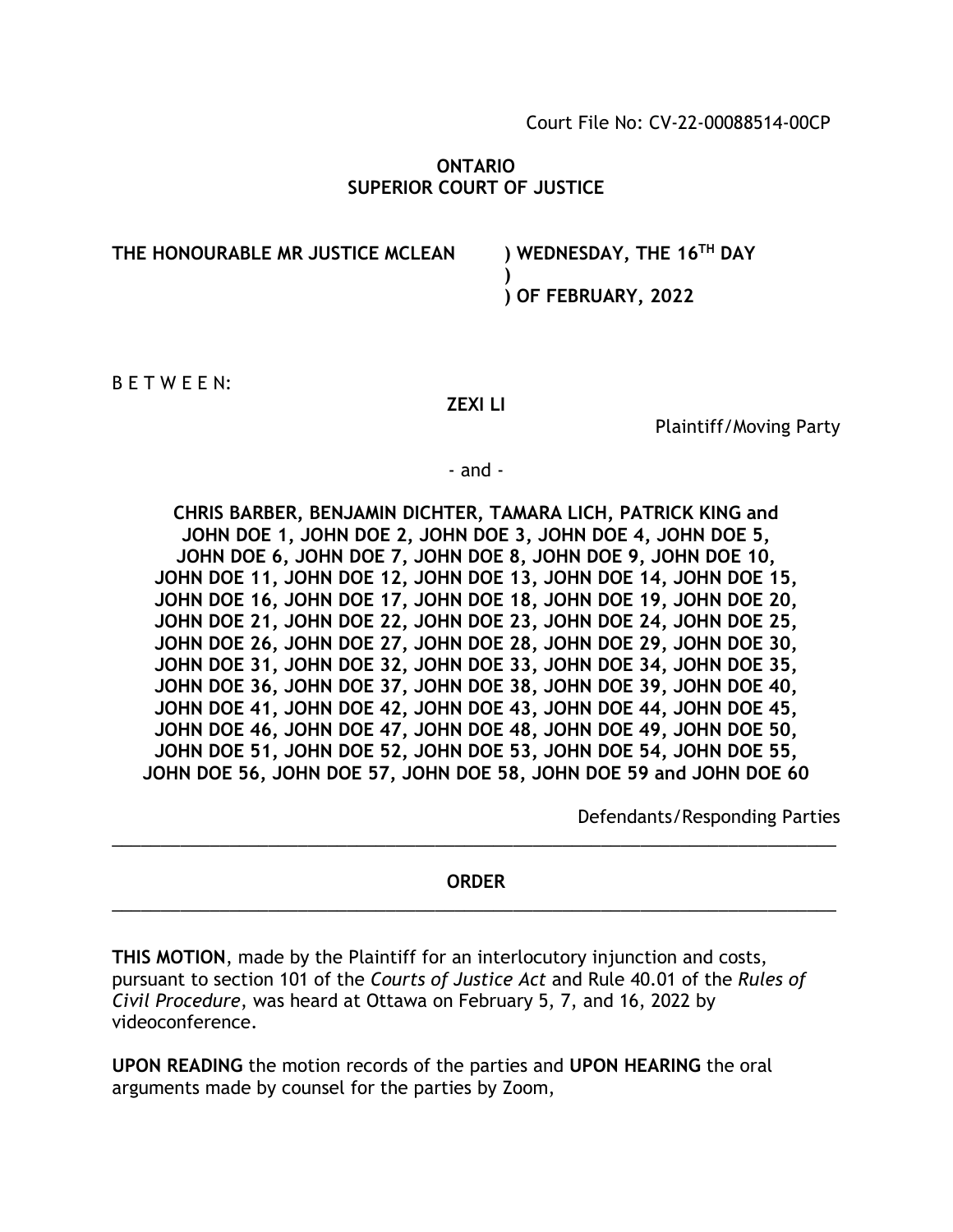- 1. **THIS COURT ORDERS** that the interlocutory injunction granted on February 7, 2022, pursuant to section 101 of the *Courts of Justice Act,* Rule 40.01 of the *Rules of Civil Procedure*, and section 12 of the *Class Proceedings Act*, is continued.
- 2. **THIS COURT ORDERS** that any persons having notice of this Order are hereby restrained and enjoined from using air horns or train horns, other than those on a motor vehicle of a municipal fire department, in the geographic location anywhere in the City of Ottawa, in the vicinity of downtown Ottawa, being any streets north of Highway 417, otherwise known as the Queensway, for 60 days from the date of this Order, or until further order of this Court.
- 3. **THIS COURT ORDERS** that any persons having notice of this Order are hereby restrained and enjoined from ordering, requesting, inciting, counselling, promoting or encouraging in any manner whatsoever, either directly or indirectly, via social media or otherwise, any person to use air horns or train horns in downtown Ottawa for as long as the Order is in effect.
- 4. **THIS COURT ORDERS** that the Defendants Barber, Dichter Lich, and King forthwith direct that they communicate this Order through their social media channels, including Twitter, Instagram, TikTok, Facebook, as well as the Freedom Convoy 2022 Facebook page.
- 5. **THIS COURT ORDERS** that any police officer with the Ottawa Police Service, and/or the appropriate police authority in the jurisdiction in question (the "Police"), shall have authorization to arrest and remove any person who has knowledge of this Order and who the Police have reasonable and probable grounds to believe is contravening or has contravened any provision of this Order.
- 6. **THIS COURT ORDERS** that the Police shall retain discretion:
	- a. as to the timing and manner of enforcement of this Order, and specifically retain discretion as to the timing and manner of arrest and removal of any person pursuant to this Order; and
	- b. to detain and release any person without arrest who the Police have reasonable and probable grounds to believe is contravening, or has contravened, any provisions of this Order, upon that person agreeing in writing to abide by this Order.
- 7. **THIS COURT ORDERS** that any peace officer and any member of the Police who arrests or arrests and removes any person pursuant to this Order shall have authorization to release that person from arrest upon that person agreeing in writing to obey this Order;